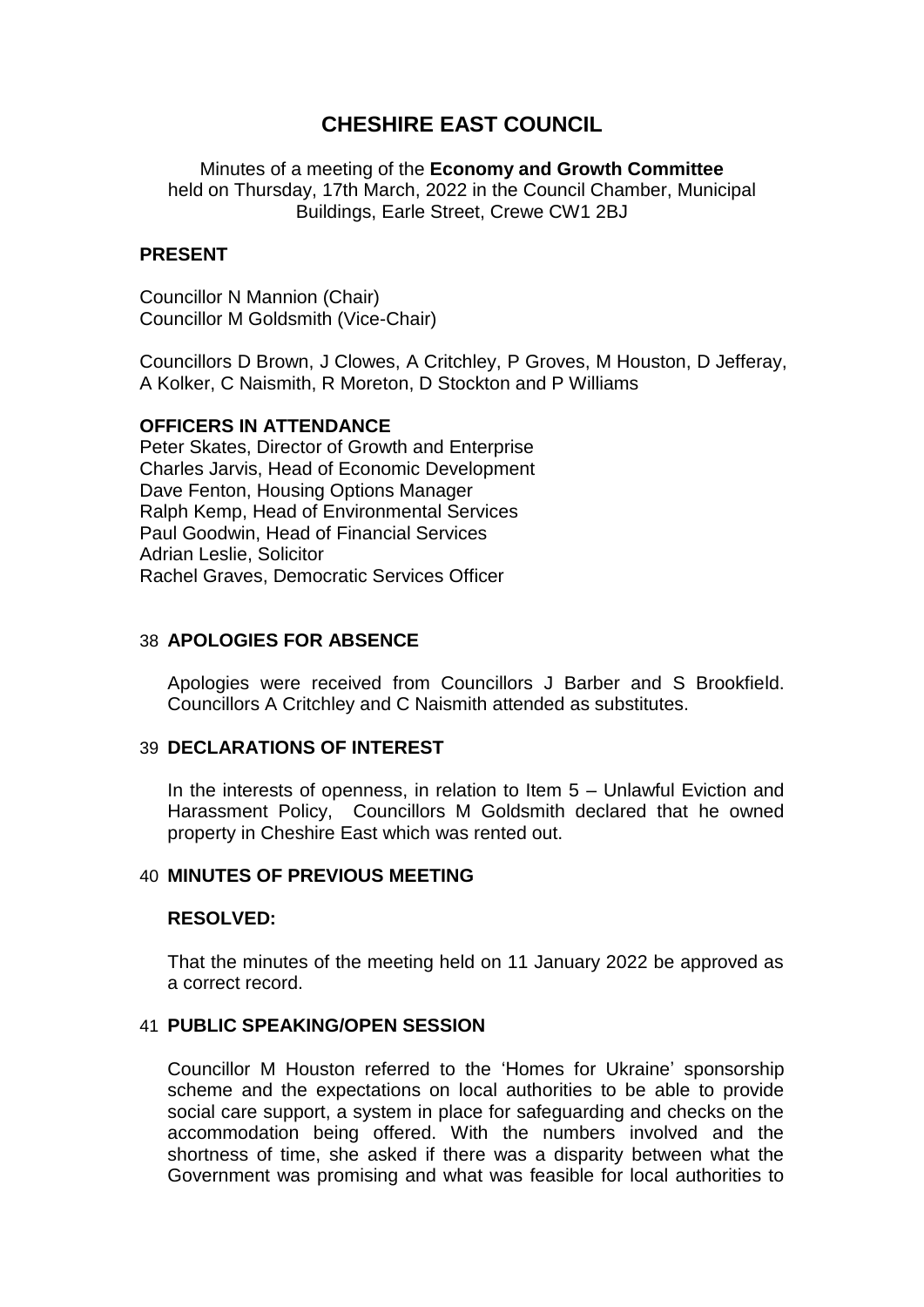actually deliver. The Director of Growth and Enterprise agreed to provide a written response

# 42 **UNLAWFUL EVICTION AND HARASSMENT POLICY**

The Committee considered the Unlawful Eviction and Harassment Policy.

The Unlawful Eviction and Harassment Policy had been developed to ensure that residents knew their legal rights and the support they could access if they were or were threatened with eviction. The Policy identified a prompt, clear and co-ordinated response by the Council, in partnership with its customers, landlords, and partners agencies to deal with allegations of harassment and unlawful eviction.

The Committee asked how residents would be made aware of the policy, especially vulnerable persons. In response it was stated that awareness would be through promotion and education. The Policy would be promoted on social media, copies of the Policy to be produced in various languages, through working with landlords of private rental properties and of houses of multiple occupation and their licensing, and through contact with various Council's departments.

The Committee unanimously **RESOLVED:**

- 1. to approve the Unlawful Eviction and Harassment Policy, as set out in appendix 1 to the report, and
- 2 to authorise the Director of Growth and Enterprise, in consultation with the Chair of the Economy and Growth Committee, to make further amendments to the Policy to ensure ongoing compliance with the law and guidance from the Government.

# 43 **NOTICE OF MOTION: STARTER UNITS**

The Committee considered a report in response to the following Notice of Motion which had been moved by Councillor A Kolker and seconded by Councillor P Groves at the Council meeting on 20 October 2021 and was referred to the Economy and Growth Committee for consideration:

*"This Council, in order to support the Borough's post-pandemic recovery, commits to providing a wide range of affordable rental units for small and micro business start-ups."*

Councillors A Koker and P Groves spoke on the motion.

The report detailed the current and planned activity by the Council to develop an evidence base to help build a business case and secure investment for small and micro business accommodation.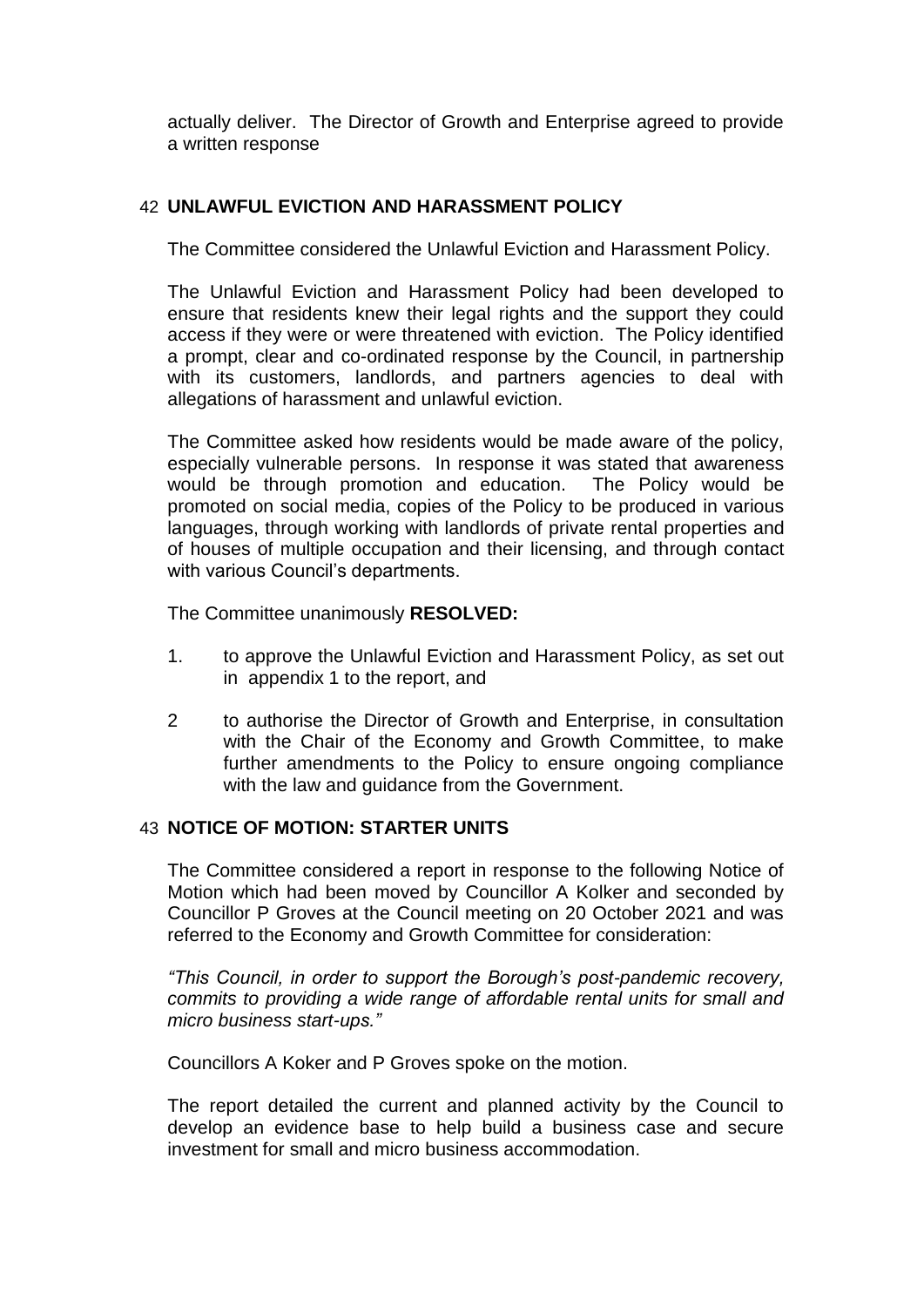The Committee unanimously **RESOLVED**:

- 1 that the Council undertake demand analysis and research to identify demand for start-up units, potential sites and to develop the business case for investment in additional start-up and innovation space.
- 2 if research shows there is sufficient demand, to develop the business case for public sector investment in new business start-up space and an incubation support offer and use this to develop up investment plans/funding bids to secure the necessary capital and revenue funding. This could be via sources such as the Levelling Up Fund or UK Shared Prosperity Fund.
- 3 in addition, to use the business case work to develop a pilot for a 'Technology and Digital Incubation Centre' in Crewe, using funding already secured through the Future High Streets Fund.
- 4 to work with private sector landowners, developers, and investors to promote the development of new start-up space, co-working and innovation spaces in key towns.

# 44 **CARBON NEUTRAL PROGRAMME: BUILDING STANDARDS AND CARBON OFFSET**

The Committee considered a report on the Carbon Neutral Programme: Building Standards and Carbon Offset.

In May 2019 Cheshire East Council committed to being a carbon neutral council by 2025 and to influence carbon reduction across the Borough and in May 2020 the Council adopted a Carbon Action Plan which set out how this would be achieved.

Among the recommendations accepted was for the Council to reduce carbon from buildings by adopting the Building Research Establishment Environmental Assessment Method (BREEAM) 'excellent' or equivalent standard for new buildings and to aim for the highest BREEAM standard achievable for refurbished council buildings.

The Committee unanimously **RESOLVED:**

- 1 to approve the adoption of a Cheshire East low carbon build standard for new build and refurbished buildings valued up to £10 million in addition to the reductions planned as part of the Council's estates transformation project and confirms the adoption of BREEAM Excellent as the standard for all building projects in excess of £10 million.
- 2 note that Council is planning to plant trees on suitable council owned agricultural land holdings as part of the Carbon Neutral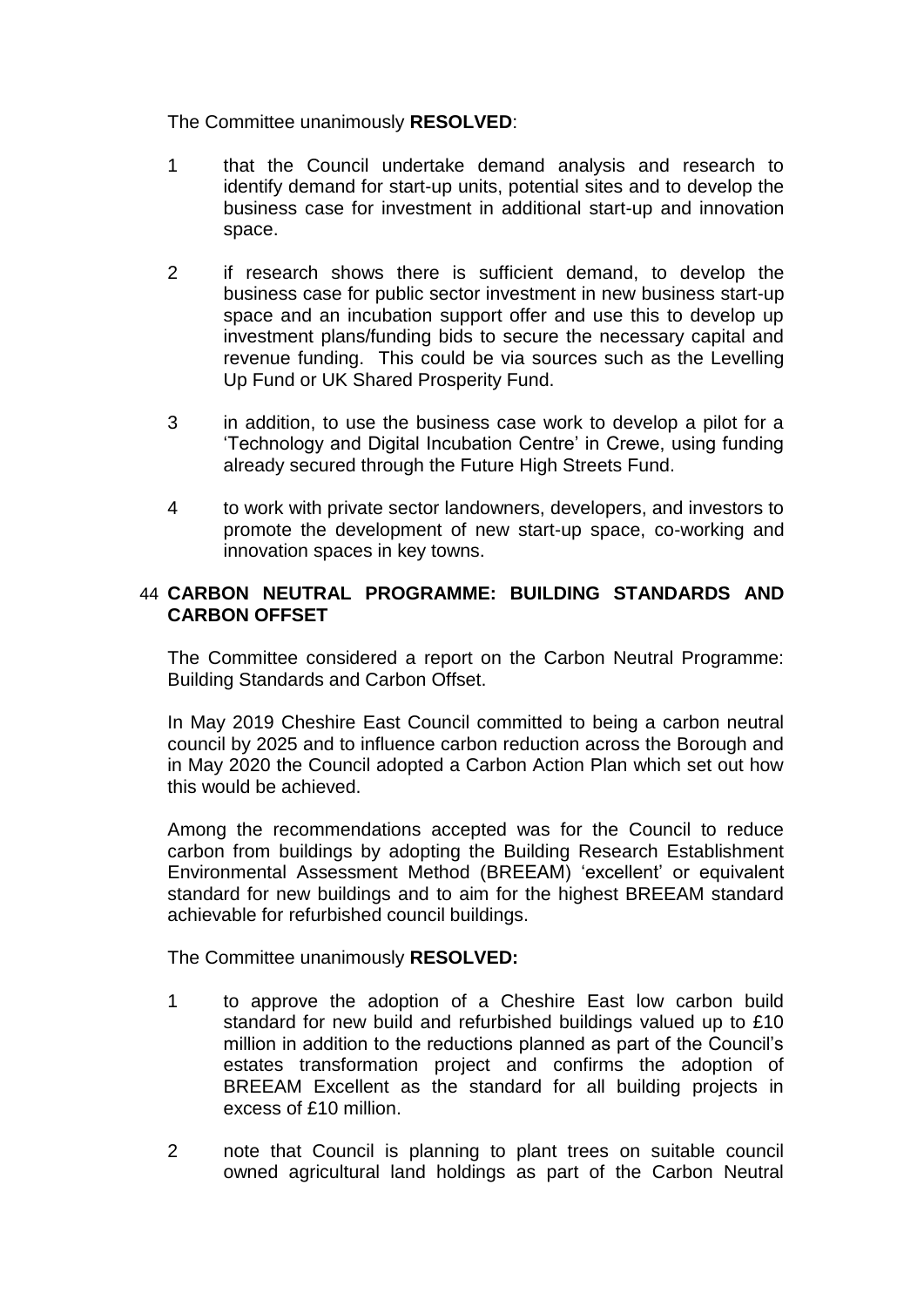Action Plan 2020-2025 commitment to develop natural climate solutions such as tree planting and peatland management on at least 100ha of Council owned land.

3 note that Council is planning energy insetting projects including two solar arrays under development within the Borough and the need for land to be made available for the delivery of these projects.

#### 45 **WORK PROGRAMME**

Consideration was given to the Committee's work programme.

It was reported that a virtual briefing meeting would be held for committee members during week commencing 28 March on two matters – Cultural Framework, and Housing Development Framework.

The item on Support Employment Strategy had been put back to January 2023 to allow for consultation and would also be considered by the Children and Families Committee and Adult and Health Committee.

# **RESOLVED:**

That the Work Programme be noted.

## 46 **EXCLUSION OF THE PRESS AND PUBLIC**

#### **RESOLVED:**

That the press and public be excluded from the meeting during consideration of the following item pursuant to Section 100(A)4 of the Local Government Act 1972 as amended on the grounds that it involved the likely discussion of exempt information as defined in Paragraph 3, 5 and 7a of Part 1 of the Schedule 12A of the Local Government Act 1972 and the public interest would not be served in publishing the information.

# 47 **UPDATE ON REGENERATION PROJECT**

*In accordance with Section 100B (4) (b) of the Local Government Act 1972, the Chair had agreed that this item be considered as an item of urgent business on the grounds that the matter could not wait until the next meeting.*

The Committee received an information update on this matter.

# **RESOLVED:**

That the information update be noted.